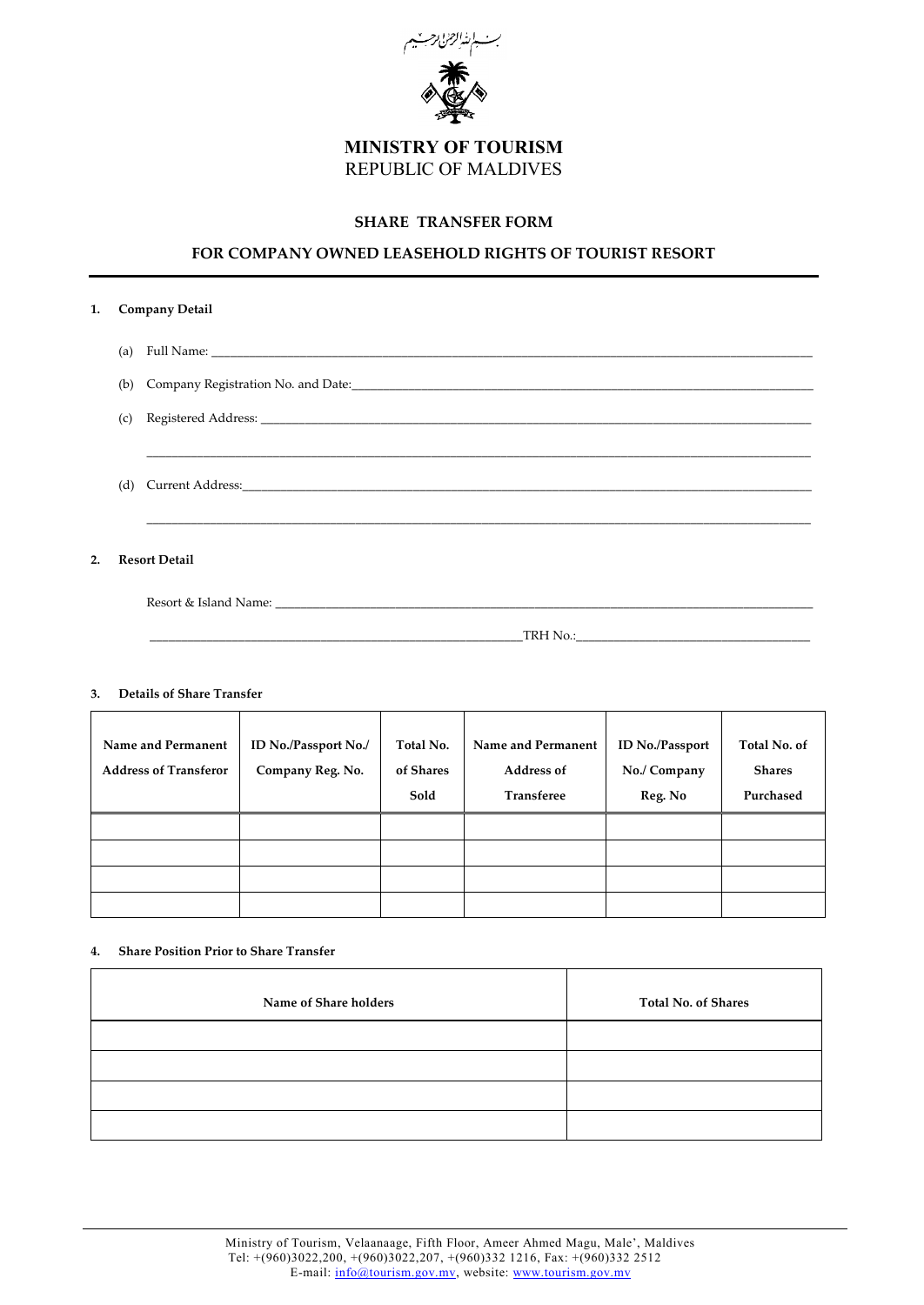

#### **5. Share Position Post Share Transfer**

| Name of Share holders | <b>Total No. of Shares</b> |  |
|-----------------------|----------------------------|--|
|                       |                            |  |
|                       |                            |  |
|                       |                            |  |
|                       |                            |  |

By signing the below the undersigned agrees and declares that the information provided in this form is correct and accurate. The undersigned further acknowledges that he/she is responsible for the accuracy of the information provided and will be held liable in the event that any false or inconsistencies are found.

| Name                              |  |
|-----------------------------------|--|
| Designation                       |  |
| National ID Card/ Passport No     |  |
| <b>Signature and Company Seal</b> |  |
|                                   |  |
| Date                              |  |

#### **DOCUMENTS TO BE SUBMITTED**

- **1. Certified True Copy of the Registration Certificate of the Company**
- **2. A Copy of Directors Board Resolution**
- **3. Certified True Copy of the Registration Certificate of the Transferee (if the Transferee is a Company or a Partnership)**
- **4. If the transferee is a Maldivian a copy of the National ID Card or Maldivian Passport**
- **5. If all shareholders of the company proposing to transfer shares are Maldivian, and converting to the company to a tourism related foreign investment company (by virtue of the share transfer) the following documents must be submitted.**

a complete "APPLICATION FORM TO OBTAIN NO OBJECTION CERTIFICATE TO REGISTER/OR REREGISTER TOURISM RELATED FOREIGN INVESTMENT COMPANY OR MALDIVIAN OWNED COMPNAY CONVERTING TO TOURISM RELATED FOREIGN INVESTMENT COMPNAY